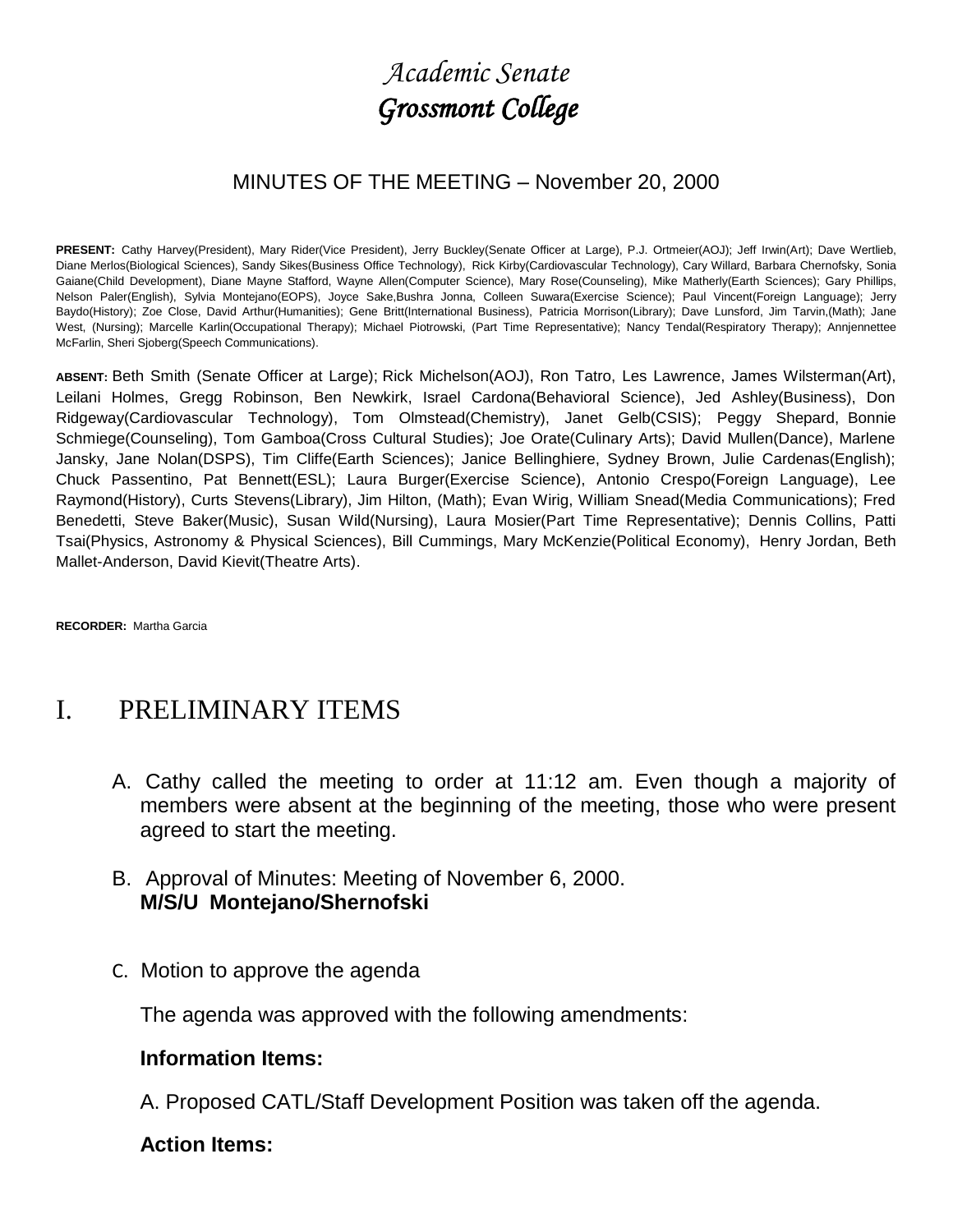Michael Piotrowski is the part time representative and does not represent the CSIS department; thus "CSIS" was taken off the agenda.

Richard Larson will not serve on the Facilities Committee; therefore, his name was taken off the Committee Membership Endorsement.

#### **M/S/U Wertlieb/McFarlin**

D. Senate President Election

Cathy Harvey informed the Senate members that her term as the Academic Senate President will be over in May 2001 and that a memo will be sent to all full time faculty requesting that they forward names of people interested in this position to the Nominating Committee. Nominations will be taken at the Academic Senate meeting of December 4, 2000.

E. Curriculum Committee

One representative is needed for Mathematics, Natural Sciences, Exercise Science & Wellness Division.

F. Title III Steering Committee

Darla Calvet's name was presented as the Senate representative for the Title III Steering Committee.

- II. ACTION ITEMS
	- A. Committee Membership Endorsement

1. Facilities Committee Michael Piotrowski – Part time representative **M S U Allen/McFarlin**

B. Academic Rank Committee Recommendations (Dave Lunsford) Jerry Buckley to be granted the rank of Professor Ann Daluiso to be recommended for Emeritus Status **MSU: Wertlieb/Paler**